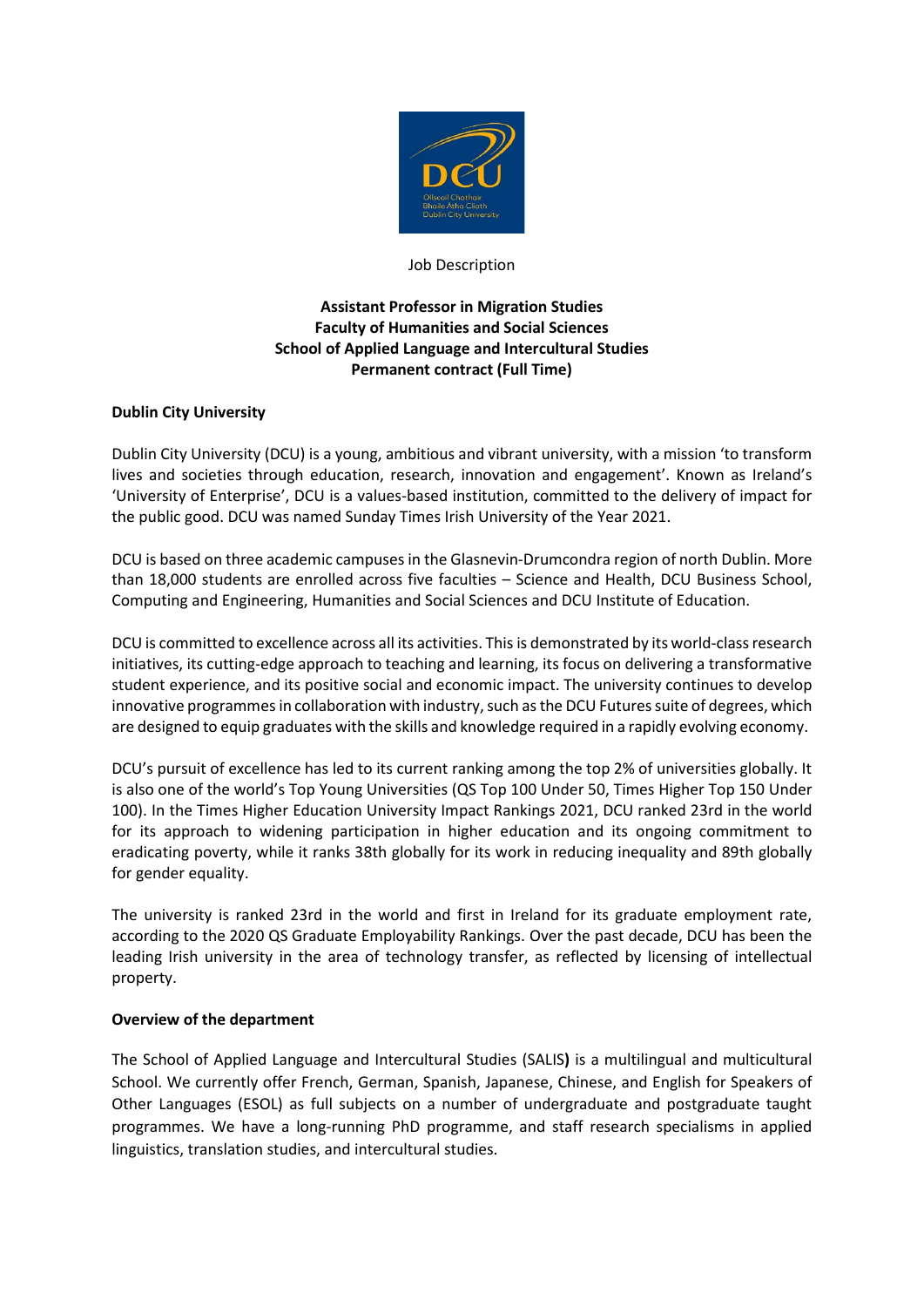SALIS has a long tradition of teaching and research in Intercultural Studies and a strong international reputation in this field. We currently offer a BA in Social Science and Cultural Innovation and an MA in Refugee Integration, as well as modules at doctoral level.

The existing Intercultural Studies team carries out research on aspects of multiculturalism, conflict resolution, global cultures and forced migration. We are home to a vibrant PhD community and also welcome post-doctoral fellows. DCU's status as a University of Sanctuary means that we also run a number of initiatives which aim to facilitate the integration of forcibly displaced persons, such as the Migrant English Language, Literacy and Intercultural Education (MELLIE) Project and the more recent Irish Network for Refugee integration (INRI) programme.

## **Role Profile**

The appointee will report to the Head of School and actively contribute to the existing Intercultural and Migration Studies teaching, research and administrative activities of SALIS. The successful candidate will be able to prepare, deliver and assess a range of core subjects at undergraduate, postgraduate and PhD level in a manner consistent with DCU's high academic standards and in a hybrid environment which involves both campus delivery and elements of remote delivery. Teaching extends to supporting innovation in curriculum development.

## **Duties and Responsibilities**

The duties and responsibilities of the position include, but are not limited to the following:

- Creating, updating, teaching, assessing and coordinating modules at undergraduate, postgraduate and PhD level;
- Supervising undergraduate, postgraduate and PhD dissertations;
- Contributing to the School and Faculty's research profile by conducting and publishing highquality research and applying for research funding;
- Carrying out administrative duties such as chairing of programmes, serving on School or Faculty committees;
- Maintaining existing and developing new relations with partners in the field of migration studies but also with local and international NGOs
- Participating in school and university meetings
- Developing relationships with stakeholders within and outside the University.

## **Qualifications and Experience**

## **Essential Criteria:**

- Applicant must hold a PhD in a field related to Migration Studies in a topic that would allow for contribution ofteaching and supervision to our undergraduate and Postgraduate Programmes;
- They must have at least three years' relevant experience, with appropriate higher-level teaching experience.
- The successful candidate will be able to convincingly demonstrate a strong commitment to academic research and will have a track-record of international peer-reviewed publications.